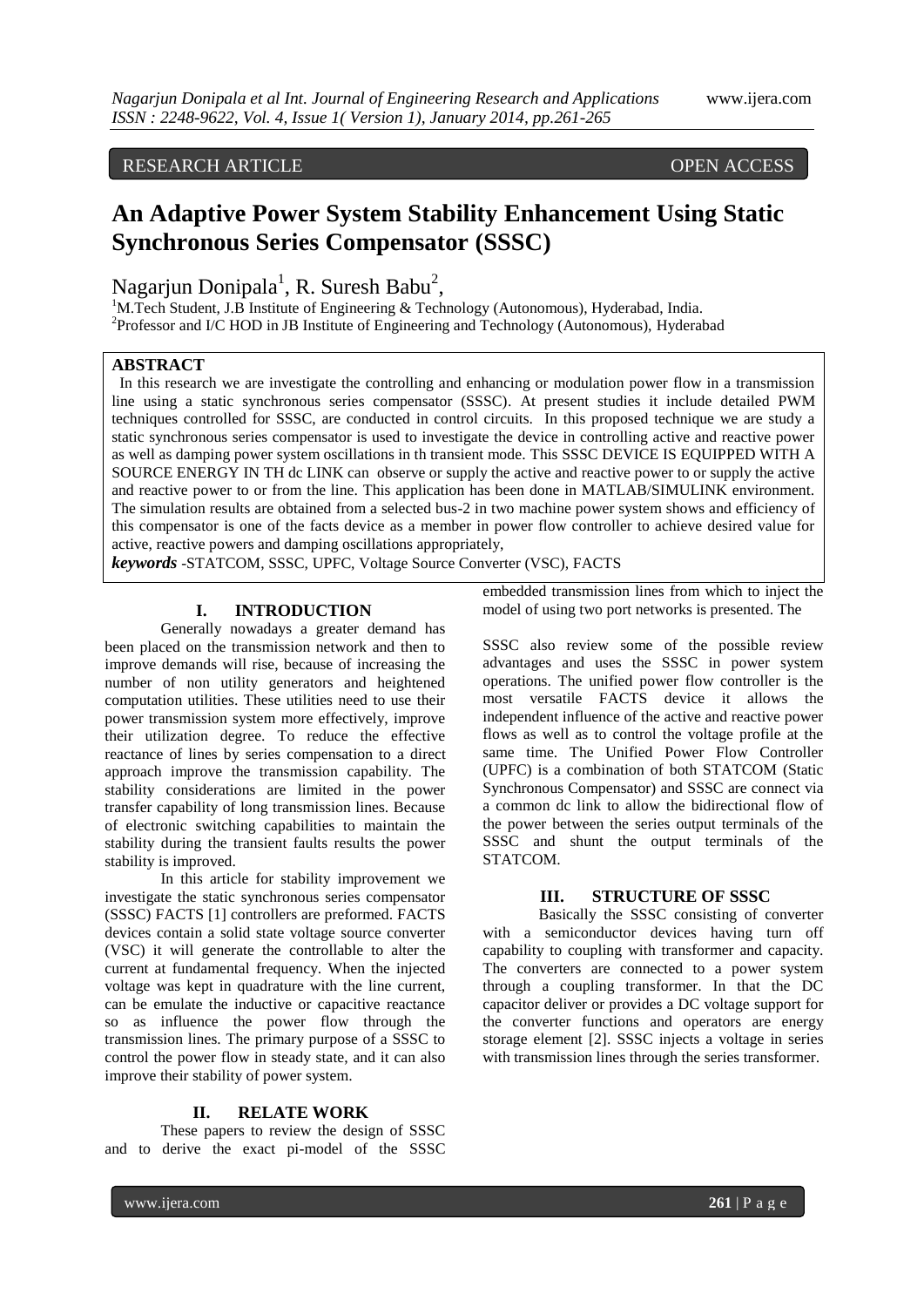

Fig.1 schematic diagram of sssc inserted transmission line.

It connected in series with the transmission line. The three phase transformers are used to connect the compensator in series with the power system. A functional model of SSSC where the dc capacitor has been replaced by an energy storage device as a high energy storage installation to allows an active as well as reactive power exchanges with the AC system. The SSSC output voltage phase displacement of the inserted voltage  $V_{pq}$ , with respect the transmission line I, to determine the exchange the real and reactive power with AC system [3].

 The SSSC working in four quadrants, again assuming a energy storage device connected at the SSSC's input terminal in fig. line current phasor  $I_{line}$  is used as a reference phasor while injected SSSC voltage phasor is allowed to rotate the center of the circle defines by the maximum inserted voltage  $V_{pq}^{\text{max}}$ .



Mathematical, SSSC operation in each of the four quadrants is possible, theoretically the SSSC operation in each of the four quadrants is possible, but there are some disadvantages to inject SSSC voltage due to operating constraints of practical power system

## **IV. METHODOLOGY OF SSSC**

SSSC is one of the variable reactance because the injected voltage and current to the model circuit by this devices are changing depends upon the system conditions. To respond the dynamic and transient modifications are created in design, SSSC to utilize the series converters. One of the port is connected to the AC system and the other port is connected to a capacitor and battery within the system to assume DC source as a battery. The dynamic changes in this system will be occurred [4], in SSSC circuit works such that according to the control model circuit the energy of battery will be converted to the AC from converter and then injecting the voltage circuit changes will be damped appropriately. The active and reactive power of BUS2 is calculated using their voltage and current in dq0 references and compared with the determined reference and produced error signal is given to the PI controllers. We are adjusting the parameters of the PI controllers, trying to achieve the zero signal error, such that power can follow the reference powers precisely. Then the outputs of the controllers are transformed to the abc reference voltage given to the PWM.

#### **V. SSSC MODELING**

Dynamic performance of SSSC is presented by a real time voltage and current signals. Bu using MATLAB software the system has been obtained in Fig.3. In this model circuit SSSC has been utilized to control the power flow in the 500 KV transmission systems. The system which has been made like a ring mode consisting of 4 buses (B1 to B4) are connected to each other through the three phase transmission lines L1, L2-1,L2-2, and L3 with the length of 280,150,150, 50 km respectively. The system has been supplied by two power plants with the phase to phase voltage equal to 13.8 kv. Table 1

Obtained Results from the simulations

| <b>BUS</b>     | <b>VOLTAGE</b> | <b>CURRENT</b> | P     |      |
|----------------|----------------|----------------|-------|------|
| N <sub>O</sub> | (Pu)           | (Pu)           | (Pu)  | (Pu) |
|                | 1.007          | 13.5           | 20.06 |      |
|                |                |                |       | 3.76 |
| $\overline{2}$ | 1.007          | 6.7            | 9.95  |      |
|                |                |                |       | 1.81 |
| 3              | 1.002          | 9.8            | 14.84 |      |
|                |                |                |       | 0.48 |
|                | 1.015          | 5.5            | 8.45  |      |
|                |                |                |       | 0.59 |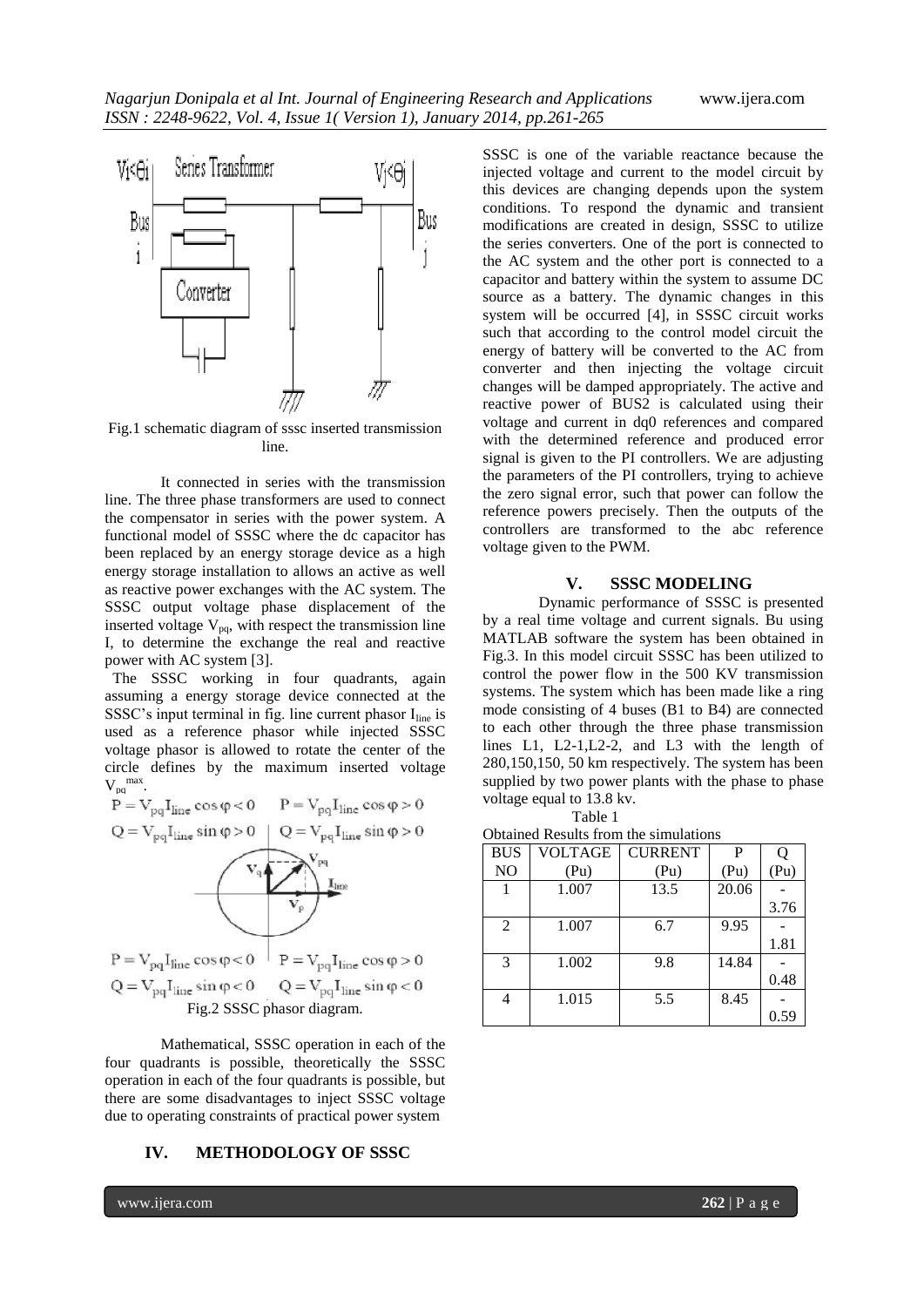



In this model the active and reactive power injected by power plants 1 and 2 to the power system are presented in per unit by using the base parameters Sb=100MVA and Vb=500KV, which active and reactive powers of power plants 1 and 2 are (24-j3.8) and (15.6-j0.5) in per unit, respectively.

#### **VI. SIMULATION RESULTS**

In this proposed initially the power system with two machines and four buses has been simulated in MATLAB/ SIMULATION environment and then powers and voltages in all buses have been shown in fig.5. The results have been given in Table 1. We are obtained the results through bus-2 has selected as a user bus to which the SSSC is installed. In this application we concentrate on the simulation results have been focused on bus-2 in model simulation. Table 1: Obtained Results from the simulations.

# **CASE STUDIES 5.1.BUS-2 PARAMETERS WITHOUT SSSC**

Variations in current, voltage, active and reactive powers of bus-2 have been obtained in real time. We observed fig.5.1 at first the large loads of the system active power of bus-2 got oscillations keep continuing for 3 seconds. This controlling system in

power plants 1 and 2 such as governor, PSS and other stabilizing all devices are used for damping these oscillations.



Fig.5.Configuration of two machine power system.



5.1 Active Power of Bus-2 without the installation of **SSSC** 



5.2 Reactive power of Bus-2 without the installation of SSSC.

Then we observe the reactive power of bus-2 got the oscillations at the first and then will damp sufficiently. In these oscillations amplitude the active power is more than that of reactive power, so the ohmic parts of loads of systems are much more. Then in fig.6.1.3 after transient mode is created in the system in that we are measured voltage and current waveforms of bus-2 got closer to the sinusoidal waveforms.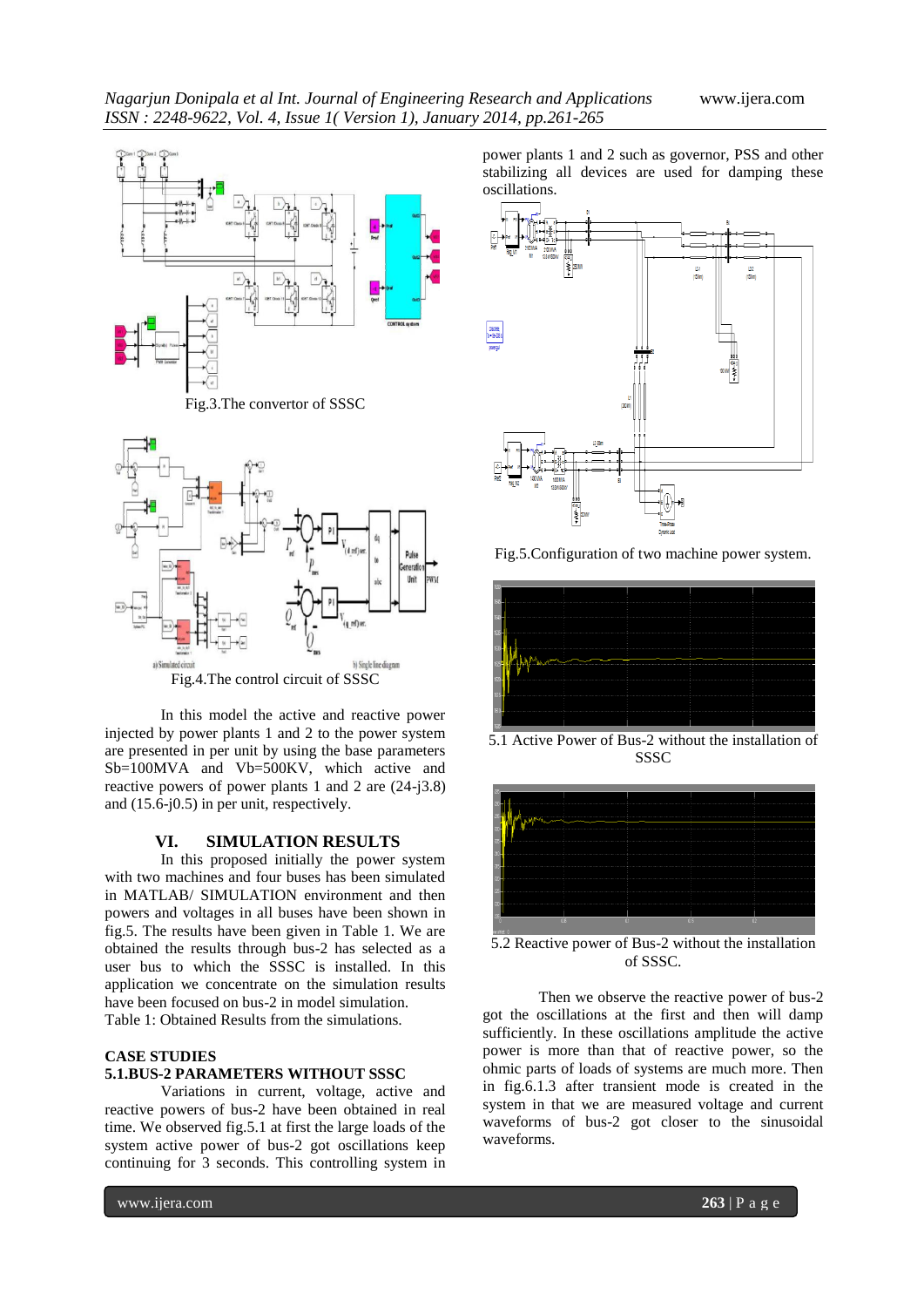*Nagarjun Donipala et al Int. Journal of Engineering Research and Applications* www.ijera.com *ISSN : 2248-9622, Vol. 4, Issue 1( Version 1), January 2014, pp.261-265*



Fig.5.3 Current and voltage of Bus-2 without the installation of SSSC.

# **5.2.PARAMETERS WITH SSSC**

In this transmission model circuit fig.6, SSSC has been placed between bus-1 and bus-2 and the main goal is achieving the following active and reactive power.



Fig.6 .Two Machine systems with SSSC

The main role of SSSC is controlling active and reactive powers [5]; beside these SSSC could fairly improve the transient oscillations of the system. After insertion of the SSSC, besides to controlling the power flow in bus-2 we want to keep the constant voltage value in 1 per unit, hence the power flow is done in the presence of SSSC and the simulation results are as follows.







Fig.6.2.Reactive power of bus-2 in the presence of SSSC

According the installation of the SSSC, active power damping time will be less than the mode without SSSC and it will be faster damped [6]-[8]. And also reactive power damping time will be reduced and system will follow the reference value with acceptable error.



Fig.6.3 Current of the Bus-2 in the presence of SSSC.

After that the current of bus-2 in the presence of SSSC after transient mode will be in the form of sinusoidal form.

## **VII. CONCLUSION**

In our proposed method the SSSC is a capable of controlling the flow of power at a particular point in the transmission line. And also it observed that the SSSC to inject a fast active changing voltages in series with the line irrespective of the phase and magnitude of the line current. In this research the SSSC is used to damping the power oscillation on a grid power following a three phase fault based on obtained simulation results and the performance of the SSSC has been used in a simple two machine system easily selected bus-2 and this SSSC application will be extended in future research to a complex and multi machine system to investigate the problems related to the various schemes of power oscillation in the power system.

### **References**

- [1] M. Faridi , H.Maeiiat, M. Karimi, P. Farhadi and H. Mosleh (2011) "power System Stability Enhancement Using Static Synchronous Series Compensator (SSSC)" IEEE Transactions on power system
- [2] Sandeep Gupta, R. K. Tripathi (2010) "Voltage Stability Improvement in Power